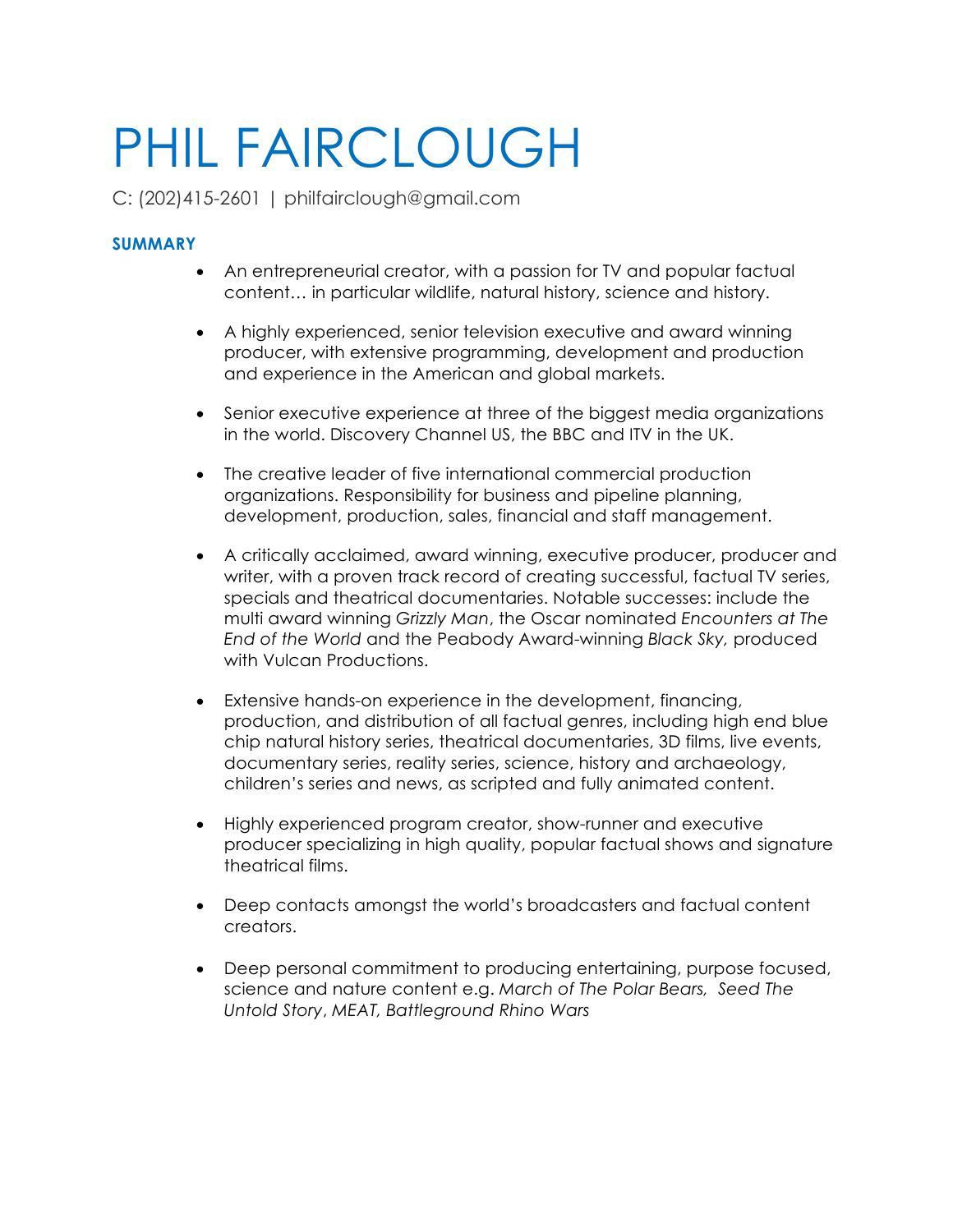## **PROFESSIONAL EXPERIENCE**

### **01/2019 to Present: Managing Director Two Wise Monkeys Entertainment**

- Launch my own production company focusing on international content, and leveraging global connections to tap into rapidly changing American and international TV landscape
- Establish partnerships in key TV territories, namely UK, Canada, Australia, France and Germany.
- •

# **07/2014 to 01/2019: Managing Director, Earth Touch USA.**

- Launch the US production and business arm of Earth Touch, an international wildlife and factual TV specialist and online content producer and distributor from the ground up.
- Devise, develop, sell and produce original content, for US and international broadcasters and emerging digital platforms.
- Diversify beyond blue-chip wildlife production, to other genres and clients.
- Recruit key staff and develop production facility.
- Manage teams producing 20 + hours of diverse productions for different clients
- Financial management and oversight of all productions and the company.
- Develop strategic production partnerships in Europe, Canada and Australia
- Act as hands on executive producer and writer and the guarantor of quality of productions

### KEY PRODUCTIONS:

- o March of The Polar Bears (France 3, CBC, Nat Geo Wild),
- o Migrating to Mexico (Smithsonian Channel)
- o Finding Football (You Tube Red)
- o Fastest Cars in The Dirty South (Velocity Channel)
- o The Guardians (Animal Planet)
- o Legend Hunter (Travel Channel
- o Polar Bear Town (Smithsonian Channel).
- o Shark vs Predator (Nat Geo Wild)
- o Wags to Riches (Discovery Family)
- o Murder in the Family (Reelz)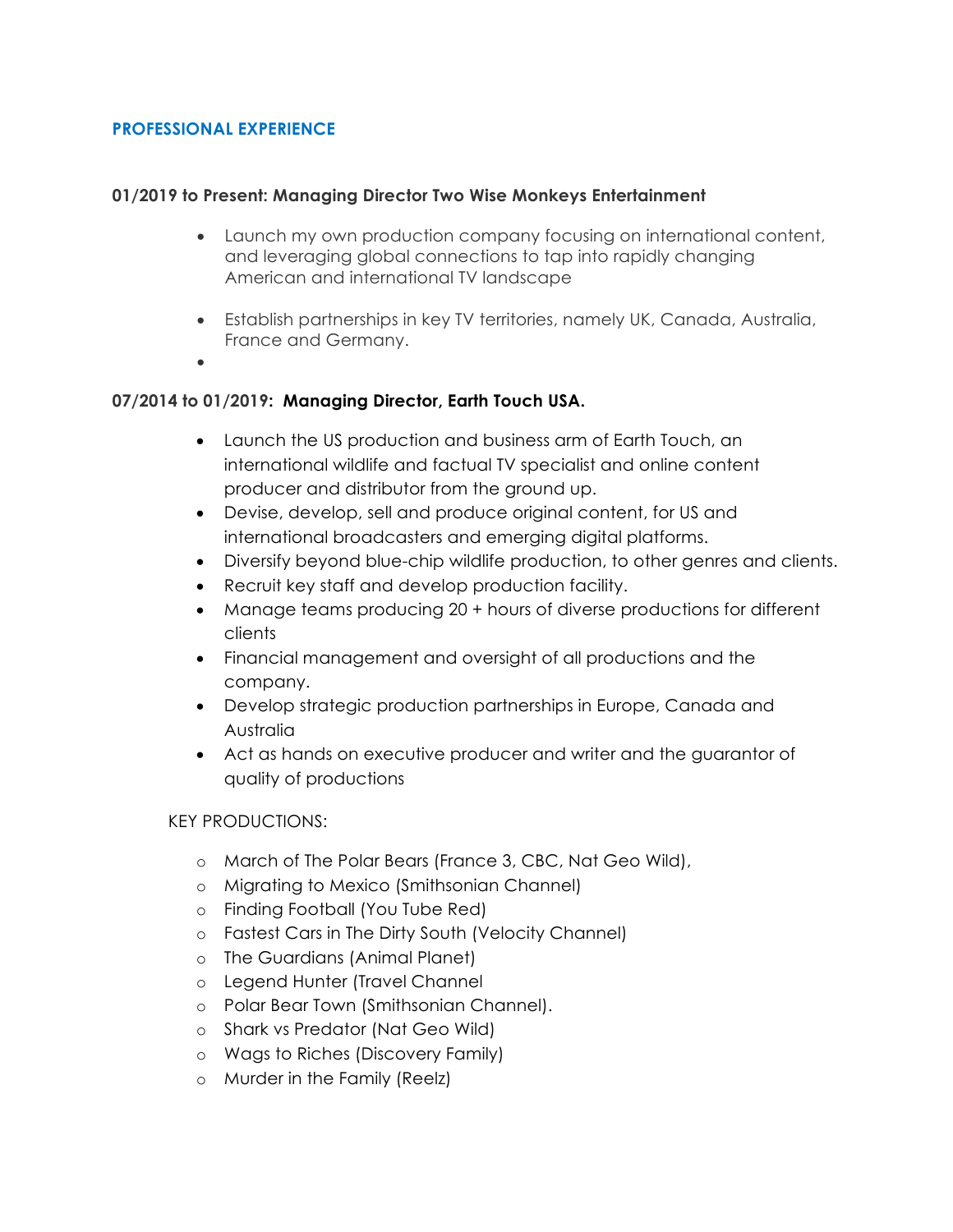# **03/2011 to 7/2014: Executive Vice President Development and Production, NHNZ Group, USA.**

- Developed and sold 70+ hrs. of new program concepts to multiple networks in the US and globally, including the \$10 million *BIG PACIFIC*  series to PBS and 5 co-producers.
- Drove creative and business initiatives for NHNZ group including subsidiary companies in Australia, South Africa and Singapore.
- Grew and diversified the development pipeline, and production slate.
- Created and Executive Produced multiple series and specials.
- Found and managed new on-screen talent.
- Wrote, directed and produced the most challenging projects, such as *Shark Attack Experiment LIVE.*

## KEY PRODUCTIONS:

- o Big Pacific (PBS, ZDF, ARTE France, NHK, CCTV9, Discovery Europe) ,
- o Battleground Rhino Wars (Animal Planet)
- o Shark Attack Experiment Live (Nat Geo)
- o The Gem Hunter, (Travel Channel)
- o Hollywood Frock Stars (Smithsonian, BBC WW)
- o Redwood Kings (Animal Planet)
- o Big Baboon House (Nat Geo Wild),
- o Volcano Time Bomb (Discovery Channel)
- o I Escaped a Cult (Nat Geo Channel)
- o Built for The Kill (Nat Geo Wild)

# **01/2006 to 3/2011: Executive Vice President Development and Production, Creative Differences**.

- Developed and sold 200 hrs. of original show concepts to multiple US networks.
- Executive Produced, wrote and show-ran multiple series and specials.
- Oversaw production of more than 40 hours per year of diverse factual programming, mainly in the science, nature and history genres
- Developed and maintained strong relationships with multiple broadcasters and distributors.
- Managed on screen talent such as Jane Goodall, Rick O'Barry and key production talent like Werner Herzog.
- Managed international sales and business development.

### KEY PRODUCTIONS: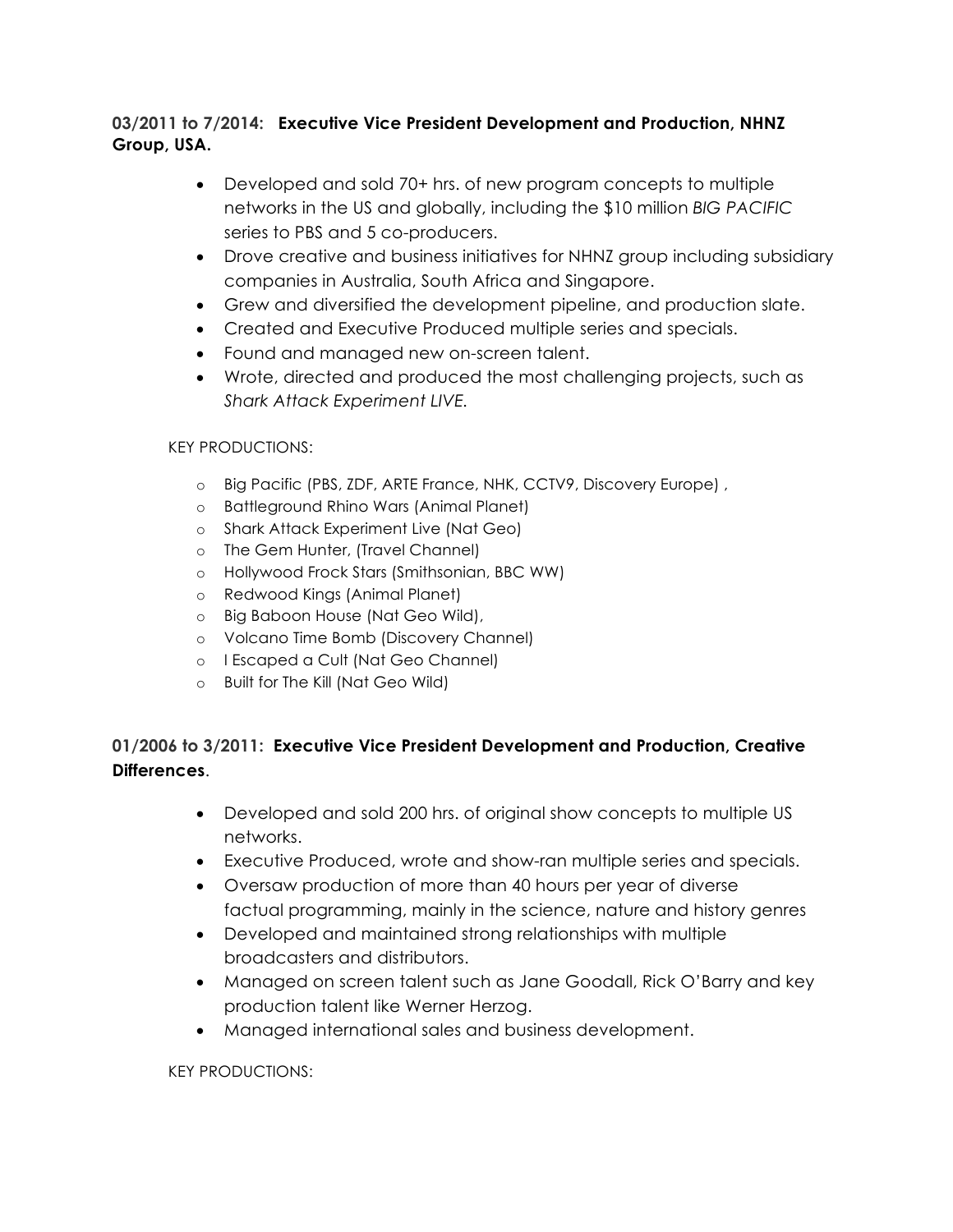- o Cave of Forgotten Dreams, 3D (Theatrical doc/History Films)
- o Encounters at The End of The World (Theatrical doc/Discovery Films)
- o The Lost Tomb of Jesus with James Cameron. (Discovery Channel)
- o Blood Dolphins (Animal Planet)
- o Time Warp (Discovery Channel)
- o Escape to Chimp Eden (Animal Planet)
- o Dark Secrets of The Lusitania (Nat Geo Channel)
- o Tiger Man of Africa (Nat Geo Channel)
- o Living with Lions (Animal Planet)
- o Almost Human with Jane Goodall (Animal Planet)
- o Engineering Evil (Discovery Channel)
- o War Wounds (TLC)
- o Conspiracy Test (Discovery Channel)
- o Rogue Nature (Discovery Channel)
- o Prehistoric Predators (National Geographic Channel)
- o Into the Shark Bite (Discovery Channel)
- o Everything You Need To Know (Discovery Channel)

## **08/2002 to 12/2005: Discovery Channel USA. Senior Vice President of Production/Acting GM**

- Oversaw a growth in production from 500 900 original hours per year and the transition from a one-off, to a series driven schedule.
- Helped pull Discovery out of a ratings nosedive and saw prime time growth of around 30% and a seven-year reduction in the average viewer age.
- Managed creative direction, editorial quality control and financial control of multiple series.
- Member of senior management team, steering direction, style and tone of Discovery.
- Liaison with, and advice to, upper management of Discovery Communications, including President of US Networks, CEO and Chairman.
- Managed and recruited production team, including Vice President of Production and 12 executive producers and their assistants.
- Managed relations with 50+ production companies and broadcasters around the world.
- Managed high profile producer/directors, such as James Cameron and Werner Herzog and on screen celebrity hosts suck as Heidi Klum, Alec Baldwin and Angelina Jolie.
- Oversaw international co-production deals with other broadcasters e.g. BBC, ITV, Channel 4, Channel 5, ZDF, NHK, Pro Sieben.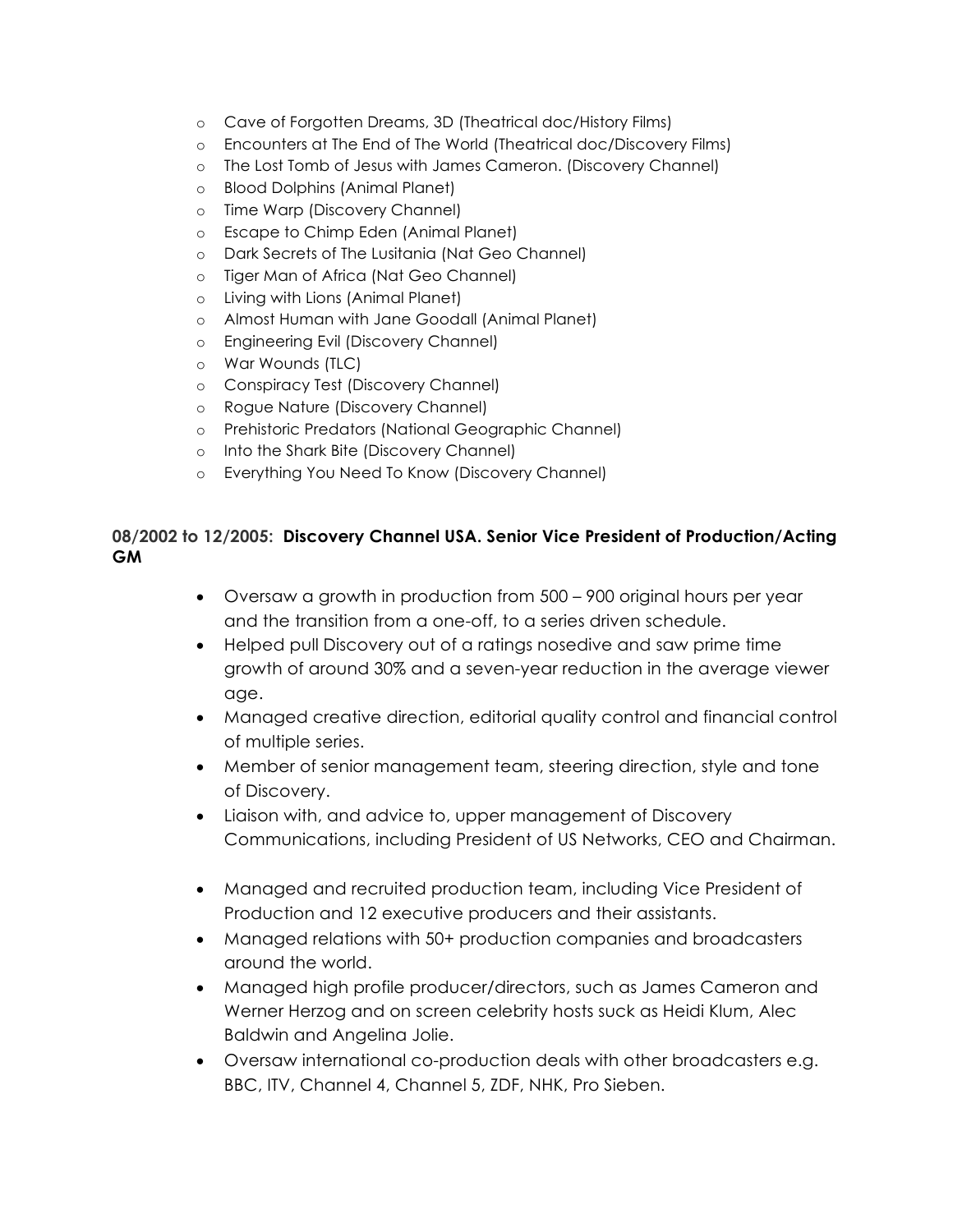- Delivered \$130million programming investment per year to spec, on time and on budget.
- Directly managed production group budget of \$5 million per year.
- Initiated and developed iconic events and specials, such as Grizzly Man, The Lost Tomb of Jesus, Black Sky and Anatomy of A Shark Bite..
- Helped launch transformative new series such as Mythbusters, Deadliest Catch, Unsolved History and created series like Animal Face Off.
- Hands on executive producer on all of the big specials, such as Nefertiti Resurrected and Walking With Cavemen
- Oversaw Discovery's first ventures into scripted programs, such as Super Volcano, Pompeii and Twelve Days of Terror.
- Numerous media and public speaking engagements on behalf of Discovery Communications and Discovery Channel.
- Board member of Discovery's jointly owned 3D animation studio, Meteor in Montreal Canada.
- Board member of Jackson Hole Wildlife Film Festival

# AWARDS:

- o Peabody Award for Black Sky
- o Alfred P Sloan award a Sundance for Grizzly Man

# **04/2001 – 08/2002: Head of Granada (ITV) Wild and International Co-production.**

- Created ITV's first unified wildlife production group, Granada Wild.
- Managed the merger and staffing of 3 different production organizations, United Wildlife, Partridge Films and Survival Anglia.
- Recruited and managed a staff of 40.
- Oversaw financial control and P+L.
- Expanded the range of genres and clients.
- Cultivated global co-producers
- Moved from a one-off production model to series.
- Created Nat Geo Channel's definitional wildlife series *Built For The Kill.*
- Contributed to the core management of Granada (ITV) Factual
- Maintained and developed relationships with new broadcaster in the UK and internationally.

# KEY PRODUCTIONS:

- o Quest for The Snow Leopard
- o Built for The Kill
- o Alaska's Sea Lion Mystery
- o Bug World (International Emmy award winner)
- o Almighty Amphibians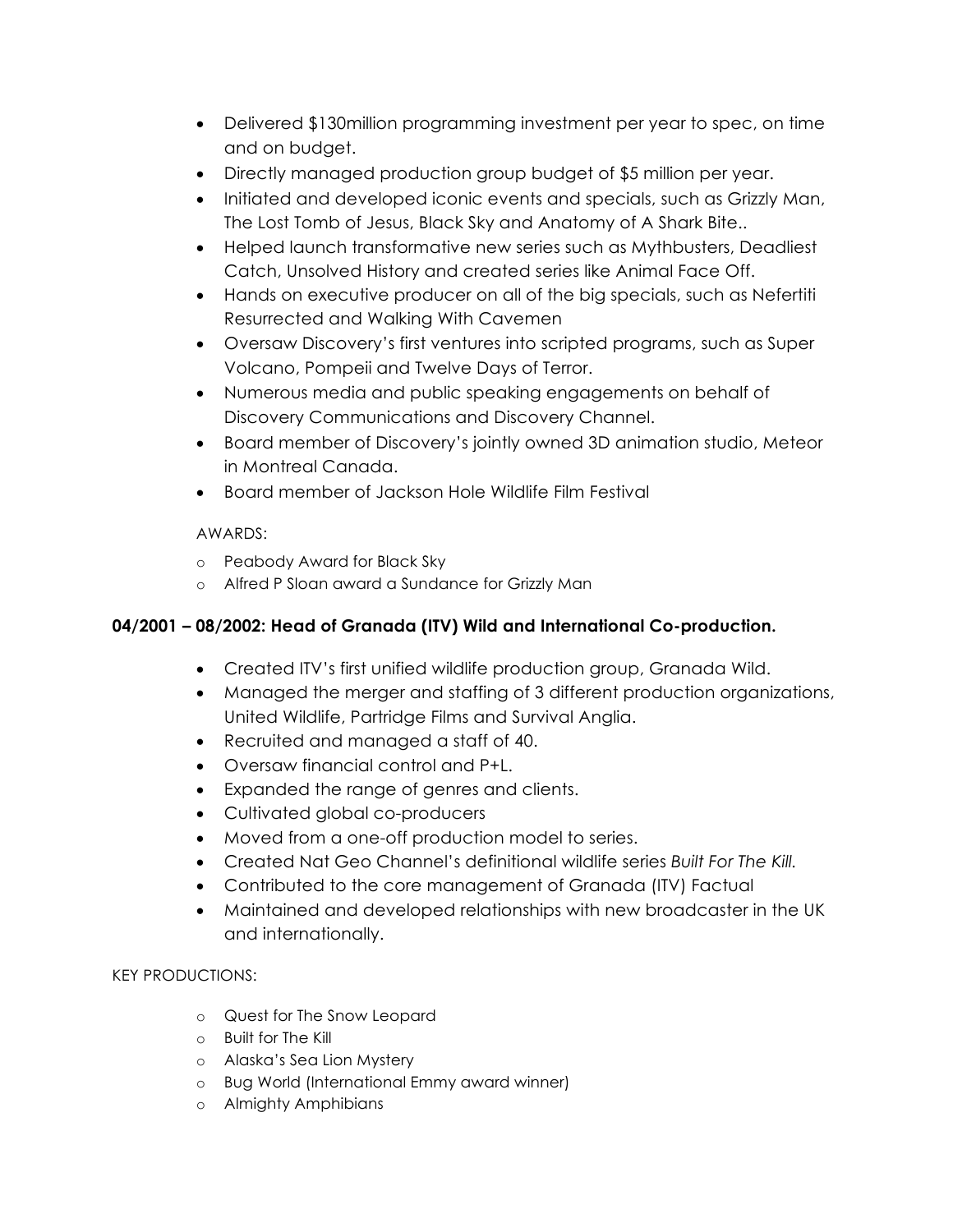- o Humanzee
- o Killer Squid
- o Spine Chillers

# **10/2000 – 03/2001: Executive Editor, BBC Specialist Factual Commercial Productions:**

- Managed commercial production across the BBC's Specialist Factual departments, Natural History Unit, Science, History and Arts
- Managed and developed the joint venture between BBC and Discovery Communications.
- Expanded commercial (non-BBC) commissions for all the specialist factual departments.
- Worked directly to BBC Controller, Factual
- Expanded the range of commercial clients in close association with BBC Worldwide

# **10/1998 – 10/2000: Executive Editor BBC Wildvision and NHU Children's programs**

- Expanded Wildvision, the BBC Natural History Unit's commercial production unit, from a small wildlife archive business into a flourishing global production operation.
- Originated programs in science, history and general factual areas for BBC and commercial networks.
- Won commissions from Discovery Channel, TLC, Animal Planet and Travel Channel.
- Exec produced and developed more than 100 hrs of content
- Managed 3 children's wildlife series.
- Recruited and managed a team of 80.
- Devised and launched major interactive wildlife survey initiative, UK Wild 2000.
- Created a low-cost production model for the BBC's emerging digital networks
- Created a short-form archive production unit for international sales

### KEY PRODUCTIONS:

o Orangutan Rescue. Major TV conservation event. (BBC1)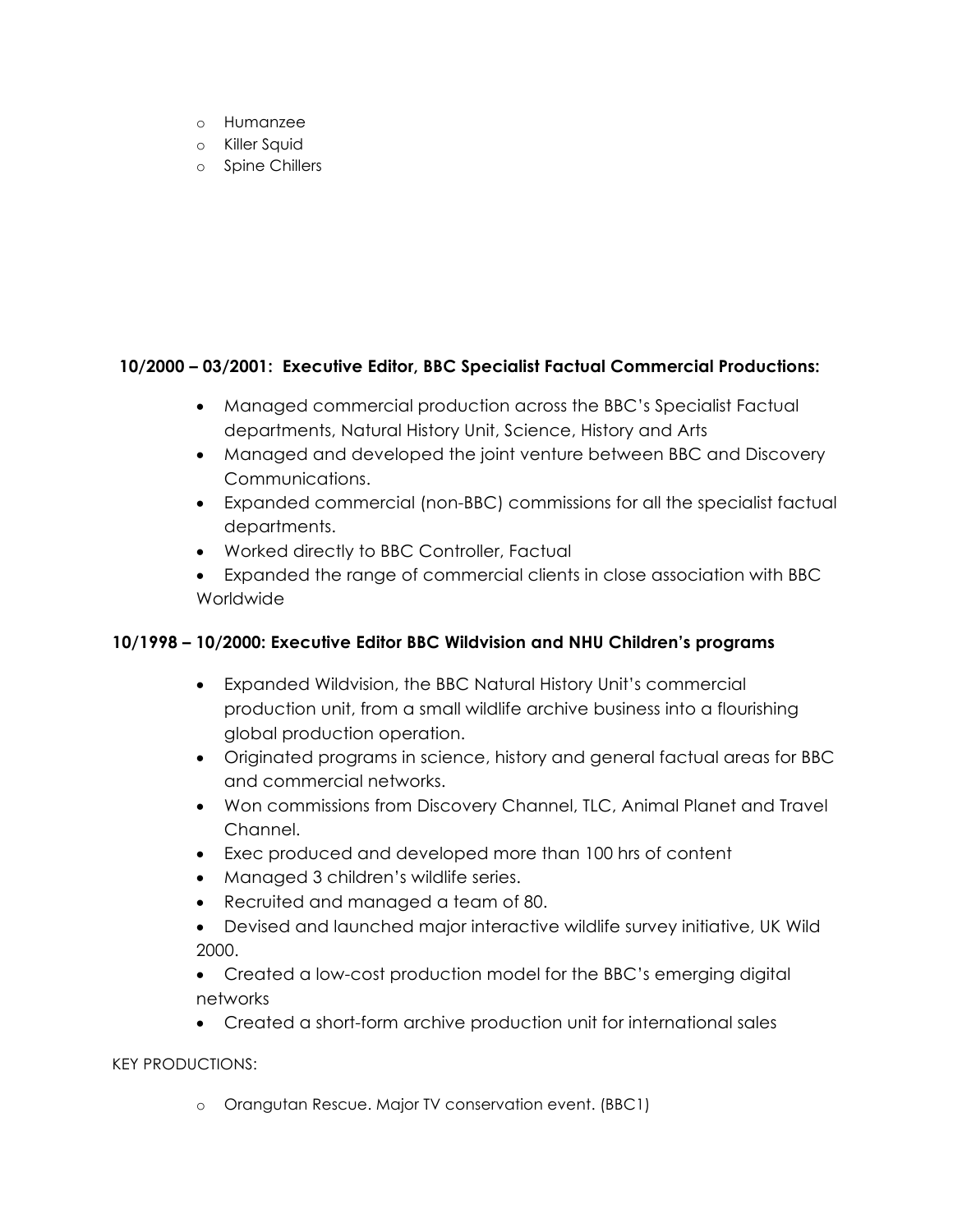- o Saber Tooth (Discovery)
- o Venom (BBC1/Discovery) BAFTA award winner.
- o Inside Animals (BBC2/Discovery)
- o Zoophobia (Discovery)
- o 10 Deadly Sharks (Discovery)
- o Mars Pioneering the Planet (TLC)
- o Beyond Human Senses (TLC)
- o Extreme Environments (TLC)
- o The Natural History of The Car (TLC)
- o The Ology Hour

## **03/1997 – 10/1998: BBC Natural History Unit: Head of Children's Programs**:

- Managed and grew unit producing 3 children's wildlife series.
- Exec produced 40 30-minute shows per year.
- Managed a team of 25
- Expanded the range to include puppet and animation shows.
- Nominated for RTS and BAFTA
- Produced, directed and wrote multiple episodes of *The Really Wild Show*
- Developed Children's online site and games.

### KEY PRODUCTIONS:

- o The Really Wild Show
- o Cartoon Critters
- o The Animal Magic Show
- o The Really Wild Guide to Britain

# **April 1996 – Mar 1997: Series Producer, BBC Natural History Unit**

- Reinvented the BBC NHU's flagship children's series, *The Really Wild Show*.
- Re-worked the show's format to accommodate a 30% budget cut.
- Managed the budget and production process to achieve economies.
- Boosted ratings. The *RWS* was regularly BBC children's highest rated program.
- Managed a staff production team of 10 and another 10 freelance contractors.
- Boosted the production budget with the *RWS's* first ever international sales.
- Acted as showrunner, writer, director.

# **April 1995 – April 1996: Series Producer/Director, BBC Natural History Unit**

• Series Producer of *The Really Wild Guide to Britain*, a TV show encouraging